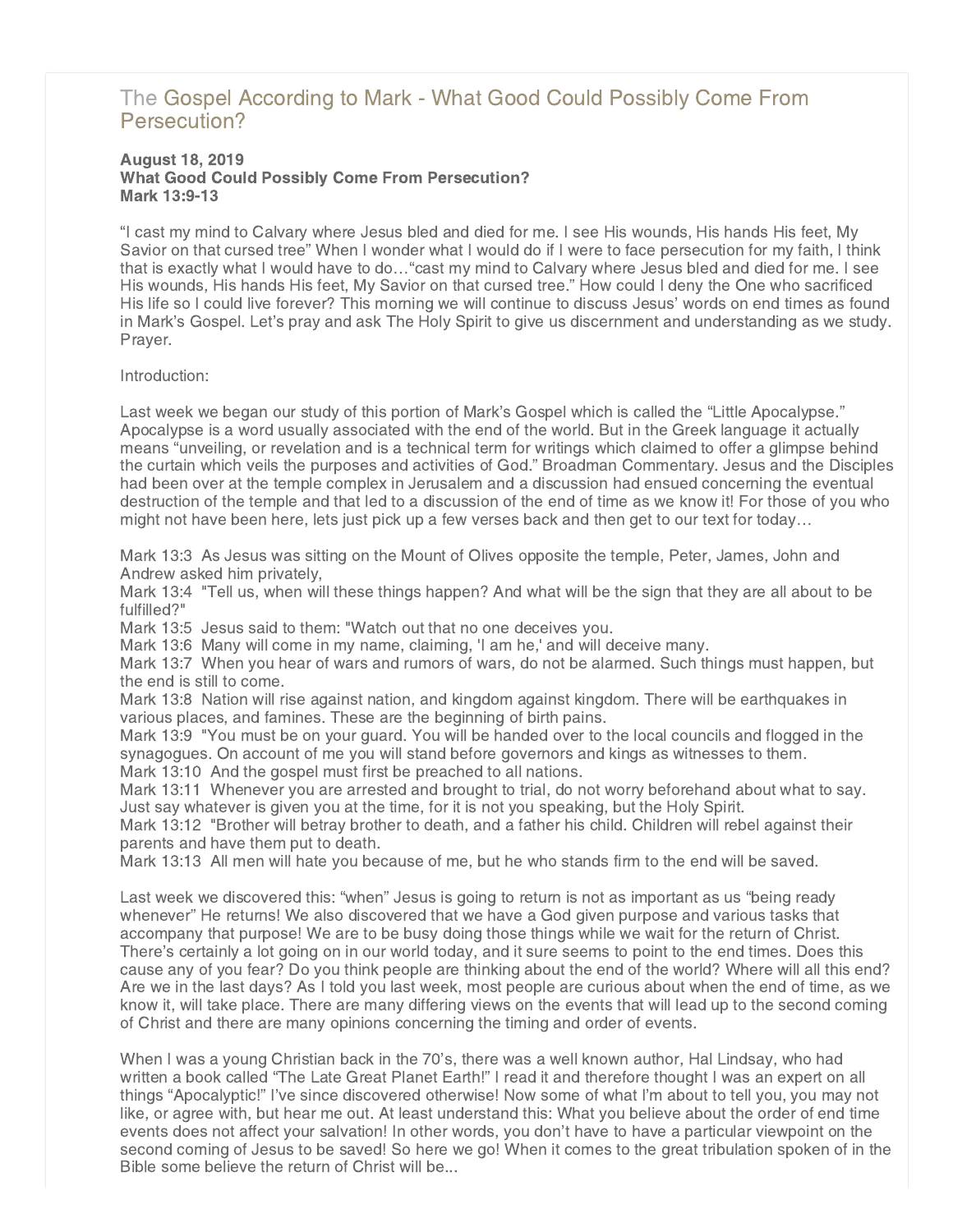## Pre-tribulation

Others believe it will be... Mid-tribulation

And still others believe it will be... Post-tribulation

And when it comes to the thousand year reign of Christ spoken of in the Book of Revelation 20, there are multiple beliefs, but here are four...

Dispensational premillennialism, historic premillennialism, postmillennialism, and amillennialism

We don't have time to get into all of that this morning, so let me just say there are very dedicated followers of Christ in each of the different camps and once again, what you believe about the details of the end times is not what makes you Christian or not! As I said last week and will reiterate this week, is this:

It's not when Jesus comes that is most important, it's that we are ready whenever He returns! With this in mind I want to share with you some thoughts on our text today and how understanding the context of our passage will help us interpret the passage. When we look at the context we discover...

# A false assumption about the end times and persecution...

Some people have developed their view of the end times based on an erroneous idea that God wouldn't let His children face the kind of persecution which will take place during the tribulation. That is a purely western idea. Tell that to Christians in the middle east, in China, or in Muslim controlled parts of Africa. One of our Church members has recently been on a mission trip to Sudan and could give us some interesting insight into what Christian people there face on a daily basis. Again, we must consider the context of a passage when trying to interpret the Bible. So looking at the context of our passage today, we must ask ourselves who Jesus was speaking to? He wasn't talking to unbelievers, but to the disciples. When He said the things He said to them about persecution, He didn't say, "but you guys don't have to worry about anything because you're Christian and My followers will already be raptured out of the world!" He didn't say that! The word rapture is actually not found in the Bible, but is a Latin word that has been used to describe the words "caught up together" which we read in the following passage...

1 Th 4:15 According to the Lord's own word, we tell you that we who are still alive, who are left till the coming of the Lord, will certainly not precede those who have fallen asleep.

1 Th 4:16 For the Lord himself will come down from heaven, with a loud command, with the voice of the archangel and with the trumpet call of God, and the dead in Christ will rise first.

1 Th 4:17 After that, we who are still alive and are left will be caught up together with them in the clouds to meet the Lord in the air. And so we will be with the Lord forever.

1 Th 4:18 Therefore encourage each other with these words.

So when the Bible talks about the second coming and followers of Jesus being caught up in the air with Him, the word rapture is often used to describe that event. The timing of that event, pre-tribulation, midtribulation, or post-tribulation is what is so many times debated. However, the word rapture has been adopted by the folks who take a pre-tribulation view. They use the word to describe an event they believe will take place before the second coming of Jesus and before the great tribulation in which followers of Christ are taken to heaven. I don't find this view supported by Scripture, but let me say this: If the Lord takes us out before the great tribulation, awesome. However, if He doesn't, you and I need to be ready to continue doing our God-given task of being Ambassadors for Christ and sharing His grace, love and mercy to people who are going to desperately need the message of the Gospel. We talked about that in some detail last week, about our job description as Ambassadors for Christ. Thinking about end times and potential persecution, Jesus says this in our text...

#### Be on your guard!

Mark 13:9 "You must be on your guard. You will be handed over to the local councils and flogged in the synagogues. On account of me you will stand before governors and kings as witnesses to them.

Now what I am about to say is very, very important, so listen up! Jesus gave some very important warnings to us. He said persecution will come because of our identification with Him! He also said we will stand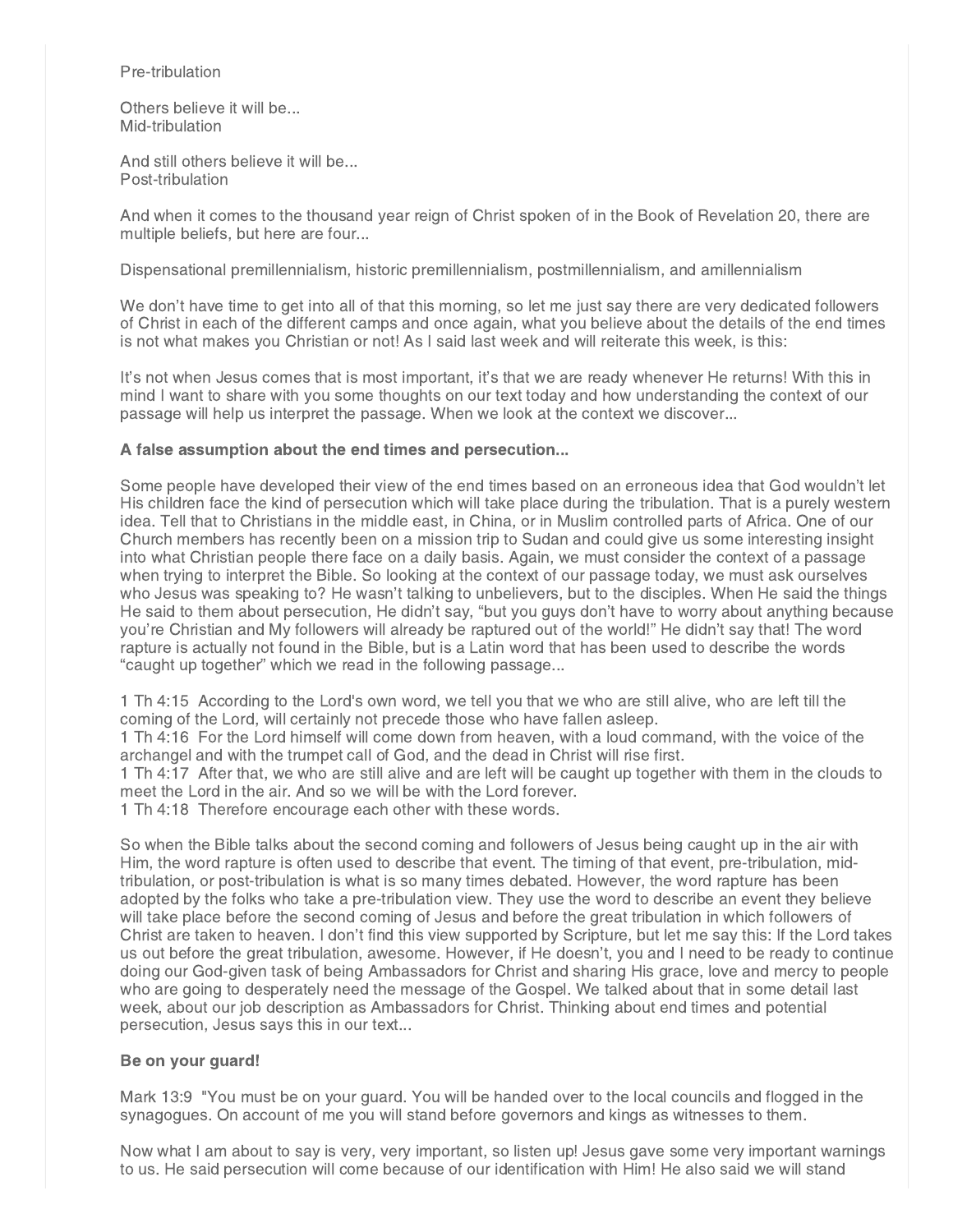before governors and kings as witnesses to them! That's awesome and scary all at the same time! What a privilege we may have to stand before leaders of the world and witness to them of the truth and the love of God in Christ! However, we must understand this: If we are to be good witnesses to them, it stands to reason that the testimony of our life will need to be authentic, genuine, true and filled with integrity. Where do I get this idea? From Jesus' words found in the "Little Apocalypse" in Luke's Gospel. Here Jesus says...

Luke 21:34 "Be careful, or your hearts will be weighed down with dissipation, drunkenness and the anxieties of life, and that day will close on you unexpectedly like a trap. Luke 21:35 For it will come upon all those who live on the face of the whole earth. Luke 21:36 Be always on the watch, and pray that you may be able to escape all that is about to happen, and that you may be able to stand before the Son of Man."

Escape what things? Some people would like to think of escaping persecution. But if you look at the context you'll realize Jesus is not only talking about getting through all the external things that will come against us during the tribulation like persecution, but He is also talking about being on guard and escaping things that are more of our own making...

"dissipation and drunkenness and the anxieties of this life"

Dissipation - Deceptive desires leading to a life-style without discipline resulting in the dizzy hangovers of drunkenness.

I'm not trying to be judgmental here, but there are people who claim to follow Jesus and yet there is not enough difference between the way they live their lives and the way people of the world live their lives to tell the difference. Peter gave a wonderful bit of wisdom to us in a passage that discusses persecution.

1 Pet 4:1 Therefore, since Christ suffered in his body, arm yourselves also with the same attitude, because he who has suffered in his body is done with sin.

1 Pet 4:2 As a result, he does not live the rest of his earthly life for evil human desires, but rather for the will of God.

1 Pet 4:3 For you have spent enough time in the past doing what pagans choose to do--living in debauchery, lust, drunkenness, orgies, carousing and detestable idolatry.

1 Pet 4:4 They think it strange that you do not plunge with them into the same flood of dissipation, and they heap abuse on you.

So you may be maliciously slandered and mocked because you don't live the way the world says you've got to live in order to have fun, but I encourage you to understand and hold on to the truth found down in verse 7 and 8...

1 Pet 4:7 The end of all things is near. Therefore be clear minded and self-controlled so that you can pray. 1 Pet 4:8 Above all, love each other deeply, because love covers over a multitude of sins.

So we should pray for strength and wisdom to escape the dissipation and drunkenness of this life, but also pray to be delivered from...

# Anxieties and Worries of this life

Many Christians in the world today are so preoccupied with the cares of this life they totally miss the opportunities God places before them each and everyday to be light and hope to someone who is hurting, lonely and lost. And if we live that way now, with all the modern conveniences and comforts, just think of how preoccupied with the anxieties of this life we will be when faced with persecution! Jesus said we will have difficulties in this life and He wasn't just talking about end times tribulation. Listen...

John 16:33 "...In this world you will have trouble. But take heart! I have overcome the world."

From this we know Jesus was not telling His disciples they were to try and escape all hardship in life, but to take heart because He had overcome the world so that we would not be weighed down by the worries of this life! Jesus' instruction to not be weighted down by the anxieties and worries of this life was never intended by Him as an admonition to disengage oneself from daily life in this world. To do so would be to totally abandon our purpose in this world. People who do this are in danger of worse tragedy than that which they hoped to escape.

Jim Jones, of the Jamestown tragedy, preached escapism and convinced over 1,000 people to leave the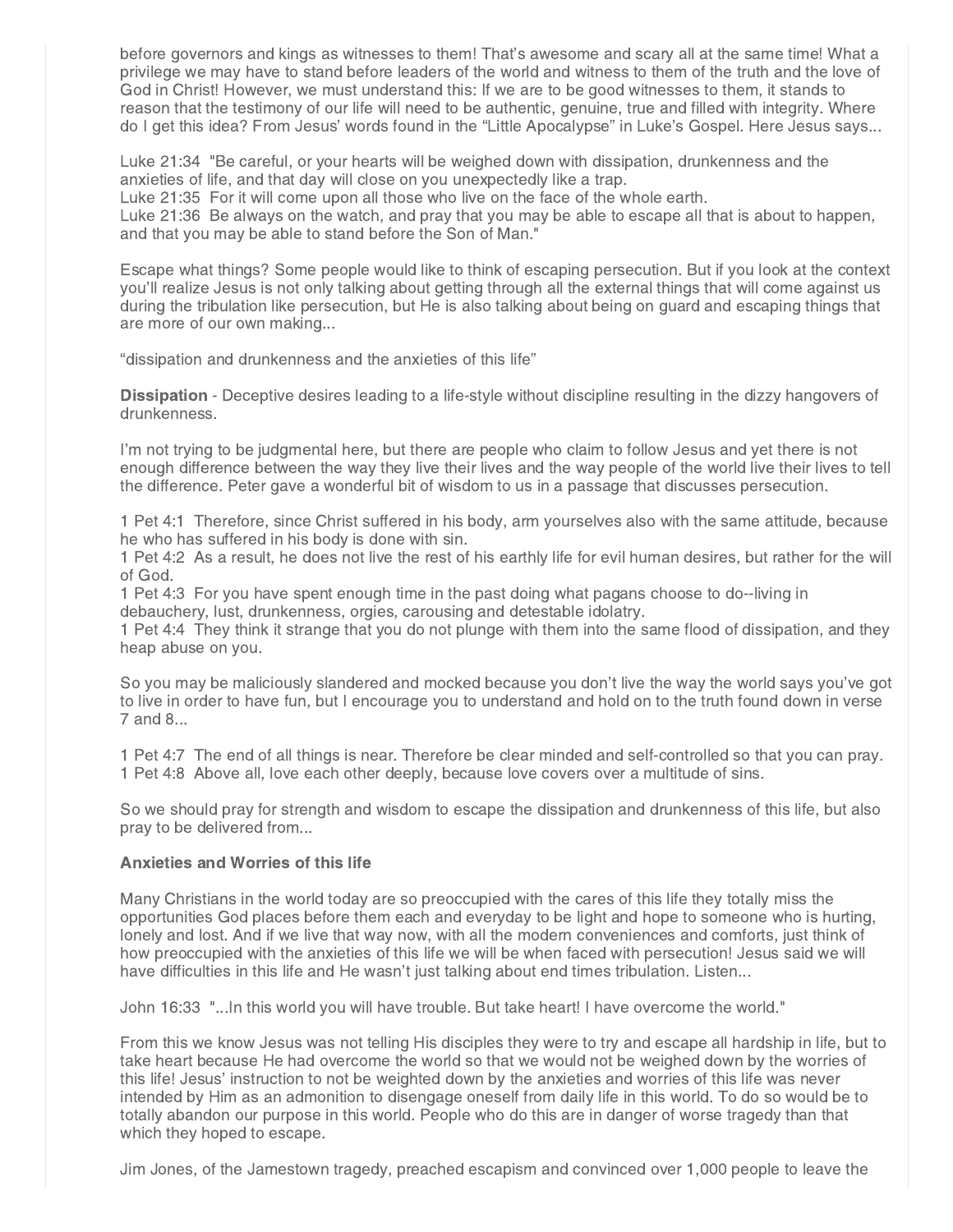U.S. for Guyana South America and a supposed utopia. He eventually convinced them that he was God and they followed him in committing mass suicide in 1978. Over 900 died on the same day. Let me remind you of a verse we read last week. Jesus said...

Mark 13:6 Many will come in my name, claiming, 'I am he,' and will deceive many.

Jim Jones claimed he was being persecuted because of his religion. The truth: Jim Jones was suspected of serious human rights violations: child abuse, holding people against their will, and even murder. God's Word says this...

1 Pet 4:15 If you suffer, it should not be as a murderer or thief or any other kind of criminal, or even as a meddler.

So that's obviously an extreme case, but I need to say this about other not so extreme cases: some people are persecuted, not because of Christ, but because of their foolish actions. Some who claim to be followers of Christ have horrible attitudes. Like being...

Obnoxious/Mean spirited/Condescending/Prideful/Arrogant

So sometimes people who say "I'm being persecuted for my faith" may in fact be experiencing rejection based on their terrible disposition! There are times people are not being persecuted for the sake of Christ, but due to their mean spirited ways of presenting the gospel. I love the way Dr. Jeff Nave puts it: "Just be nice!" Now just being nice doesn't mean you throw out your God-given convictions and the truth of God's Word! Sometimes people may call you mean just for standing up for the truth. I get that, but we must make absolutely sure we have shared the truth and our faith in love! Listen to God's Word on this...

1 Pet 3:14 But even if you should suffer for what is right, you are blessed. "Do not fear what they fear; do not be frightened."

1 Pet 3:15 But in your hearts set apart Christ as Lord. Always be prepared to give an answer to everyone who asks you to give the reason for the hope that you have. But do this with gentleness and respect, 1 Pet 3:16 keeping a clear conscience, so that those who speak maliciously against your good behavior in Christ may be ashamed of their slander.

1 Pet 3:17 It is better, if it is God's will, to suffer for doing good than for doing evil.

I don't know if you've noticed, but it's seeming more and more likely we may suffer for doing good. We simply don't have the time to get into a lot of details about what I'm about to tell you and I'm not trying to worry you, but we must get prepared for possible persecution. Did you know that in many states, people in authority who are making policy are now calling it abusive if a counselor or pastor seeks to share the simple message of God's great love for people who are struggling with sexual identity and tells them what God's Word says about the subject and encourages them to trust Jesus to help them follow God's moral principles. In other words, you can encourage them in one direction, but not the other! Please hear me out. I have friends who know where I stand on this issue and who attend our church from time to time, who disagree with me on my stand, but they know that I love them, lift them in my prayers, and that I would be there to minister to them in their time of need! Unfortunately, the narrative in our nation is now being controlled by people who say there is no room for anyone with a different viewpoint from popular culture!

Interestingly enough, I read an article just a few days ago that labeled people who hold to a Biblical world view as "Christian Supremacist!" Folks, the stage is being set for Christian persecution right here in the good ole USA! However, we must remember, there are places in our world where a person's life can be taken just because they claim to follow Jesus! We are still blessed in this nation that it has not come to that! And we owe that freedom to God blessing America, and the brave men and women of our military who down through the years have fought for those freedoms oversees and for the ones who've stood ready in times of peace to answer the call if and when it comes! And thank God for the men and women of law enforcement who defend our freedoms here at home each and every day! But even with all of that, we may be coming to a time of persecution.

So what good could possibly come from persecution? We've already been given a huge hint by Jesus when He said...

Mark 13:9 "You must be on your guard. You will be handed over to the local councils and flogged in the synagogues. On account of me you will stand before governors and kings as witnesses to them. Mark 13:10 And the gospel must first be preached to all nations.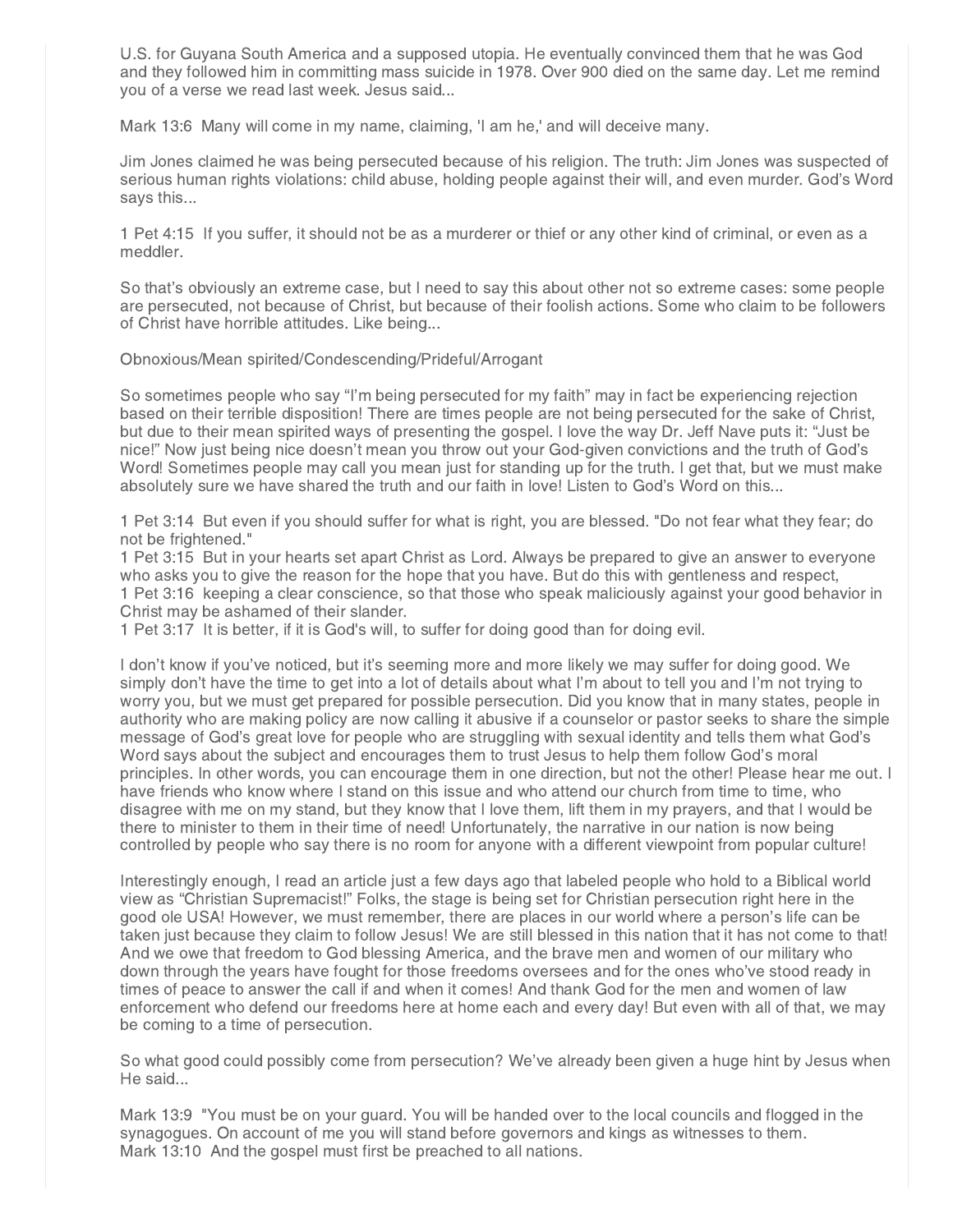The good that could possibly come from persecution is our witness to people of the good news of Jesus. But Jesus said we must be on our guard! We've already talked about being on guard against the temptation to live lives that are laced with evil, inconstancies and hypocrisy. The other thing we must guard against is ...

#### The intense pressure that will be brought upon believers to renounce their faith

What evidence does Jesus give that indicates the intensity of the persecution?

Mark 13:12 "Brother will betray brother to death, and a father his child. Children will rebel against their parents and have them put to death.

Mark 13:13 All men will hate you because of me, but he who stands firm to the end will be saved.

Yes it will be that bad! Some families will be divided by the tension caused when someone holds on to the truth of God's Word even if they do so with great love and humility!

Why will Christians face persecution even when their witness is one of love, humility and serving others? Jesus gives us the reason in John 15...

John 15:18 "If the world hates you, keep in mind that it hated me first.

John 15:19 If you belonged to the world, it would love you as its own. As it is, you do not belong to the world, but I have chosen you out of the world. That is why the world hates you.

John 15:20 Remember the words I spoke to you: 'No servant is greater than his master.' If they persecuted me, they will persecute you also. If they obeyed my teaching, they will obey yours also.

John 15:21 They will treat you this way because of my name, for they do not know the One who sent me.

What good could possibly come from persecution? The way you answer the following question holds the key.

How will you act and react when persecution comes your way?

Do you really think that anyone will be changed just because I have a Christ-like Spirit when I'm being persecuted?

YES!

It's what happened when Jesus was persecuted.

Luke 23:46 Jesus called out with a loud voice, "Father, into your hands I commit my spirit." When he had said this, he breathed his last.

Luke 23:47 The centurion, seeing what had happened, praised God and said, "Surely this was a righteous man."

Luke 23:48 When all the people who had gathered to witness this sight saw what took place, they beat their breasts and went away.

It's what happened when Paul and Silas were flogged and imprisoned!

Acts 16:23 After they had been severely flogged, they were thrown into prison, and the jailer was commanded to guard them carefully.

Acts 16:24 Upon receiving such orders, he put them in the inner cell and fastened their feet in the stocks. Acts 16:25 About midnight Paul and Silas were praying and singing hymns to God, and the other prisoners were listening to them.

Acts 16:26 Suddenly there was such a violent earthquake that the foundations of the prison were shaken. At once all the prison doors flew open, and everybody's chains came loose.

Acts 16:27 The jailer woke up, and when he saw the prison doors open, he drew his sword and was about to kill himself because he thought the prisoners had escaped.

Acts 16:28 But Paul shouted, "Don't harm yourself! We are all here!"

Acts 16:29 The jailer called for lights, rushed in and fell trembling before Paul and Silas.

Acts 16:30 He then brought them out and asked, "Sirs, what must I do to be saved?"

Acts 16:31 They replied, "Believe in the Lord Jesus, and you will be saved--you and your household."

Acts 16:32 Then they spoke the word of the Lord to him and to all the others in his house.

Acts 16:33 At that hour of the night the jailer took them and washed their wounds; then immediately he and all his family were baptized.